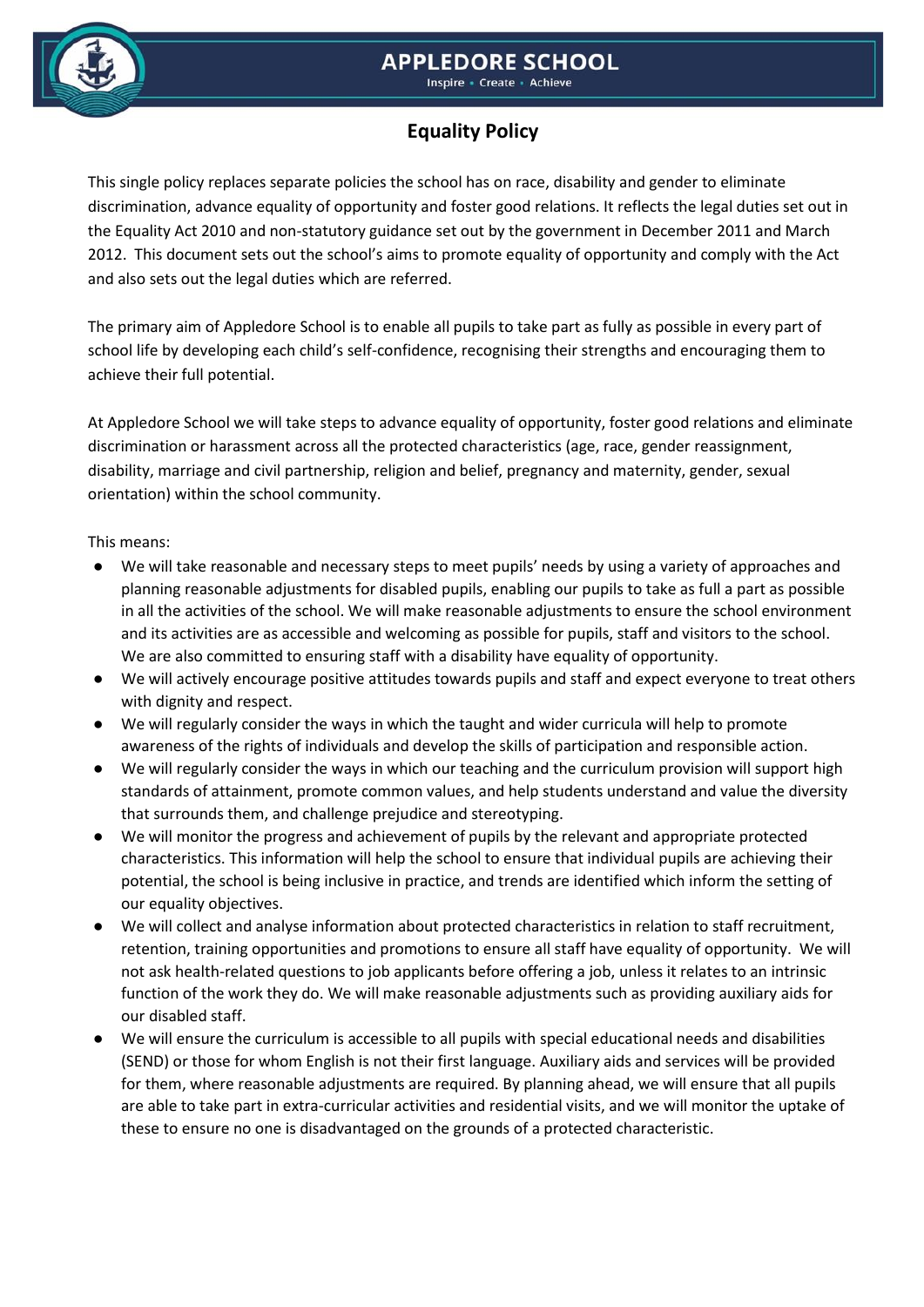- We will seek the views of advisory staff and outside agencies and partnerships with other schools where this is needed. In planning the curriculum and resources we will take every opportunity to promote and advance equality.
- Bullying and Prejudice Related Incidents will be carefully monitored and dealt with effectively. Regular training will be given to both existing and new staff to ensure that they are aware of the process for reporting and following up incidents of prejudice-related bullying (follow link to new DCC guidance).
- We expect that all staff will be role-models for equal opportunities, deal with bullying and discriminatory incidents and be able to identify and challenge prejudice and stereotyping.
- Throughout the year, we will plan on-going events to raise awareness of equality and diversity. This may include a focus on disability, respect for other cultures, religions and beliefs, anti-homophobia/gay pride, gender equality, developing community cohesion and an understanding of the effects of discrimination.
- We will ensure pupil/parent/staff consultation is regularly sought in the development and review of this policy.
- We will regularly seek the views of pupils, parents, advisory staff and visitors to the school, to ensure that the school environment is as safe and accessible as possible to all school users. We will regularly review our accessibility plans.
- We welcome a diverse range of candidates and encourage those who are currently under-represented to ioin.
- We will ensure that all staff are aware of their legal duties under the Equality Act 2010, the different forms of discrimination and what 'reasonable adjustments' mean in practice.
- We will set out training and awareness sessions as required.
- We will consult with stakeholders, i.e. pupils, parents/carers, staff and relevant community groups, to establish equality objectives and where necessary draw up a plan based on information collected on protected groups and accessibility planning. These equality objectives will be reviewed and reported on annually to governors in the annual cycle.
- We will maintain and update the school website with the most recent version of this policy to show how we are complying with the Public Sector Equality Duty (PSED) in the Equality Act 2010 and advancing equality of opportunity.
- When drawing up policies, we will carry out an equality impact assessment (EIA) to ensure a policy does not, even inadvertently, disadvantage groups of pupils with protected characteristics. We will consider to what extent a new/revised policy, practice or plan meets the Public Sector Equality Duties (eliminates discrimination, advances equality and fosters good relations for all the protected characteristics) and recommend changes/mitigations where necessary (DCC policies will have already had EIAs carried out).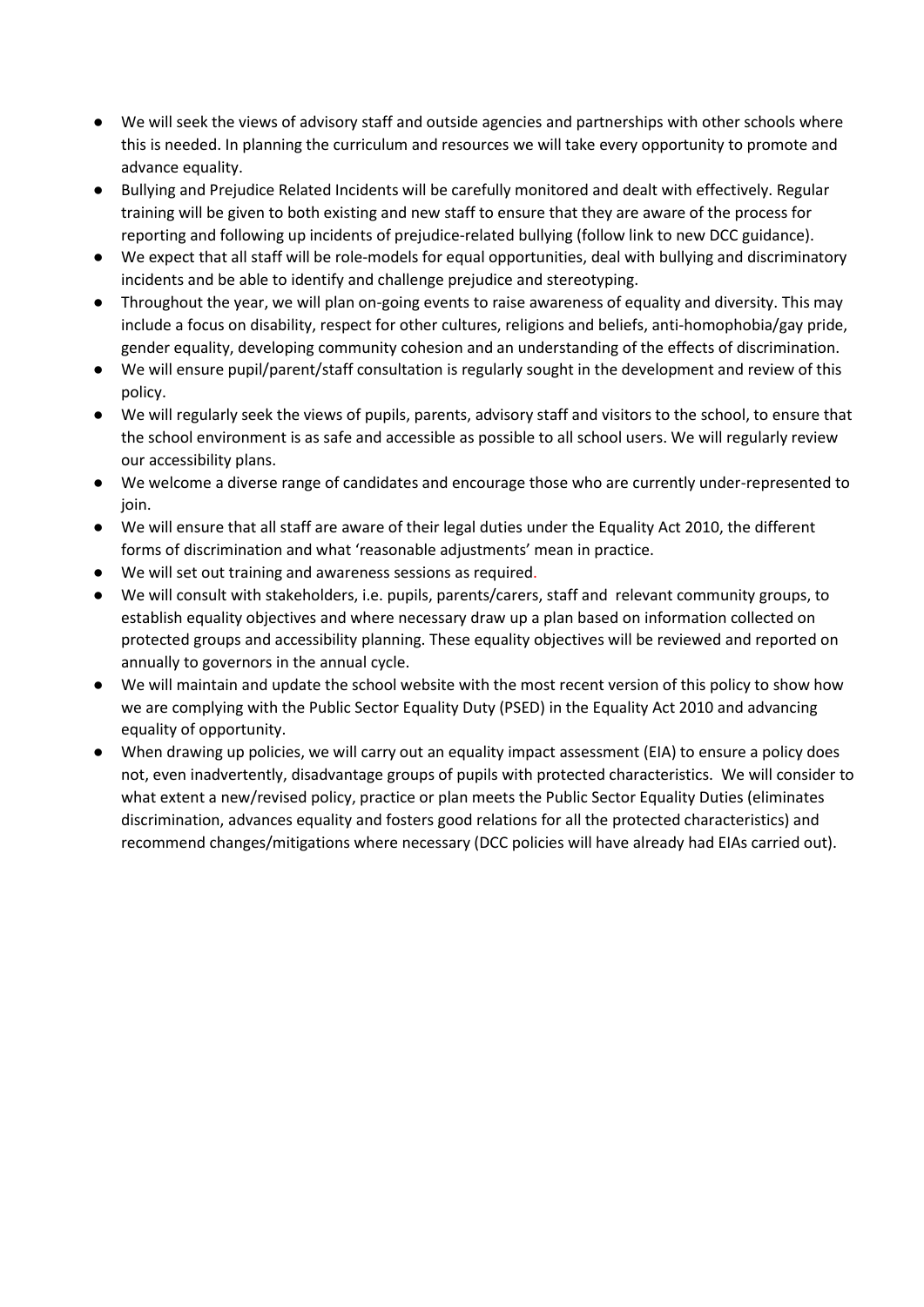## **Our Legal Duties**

Legislation relating to equality and discrimination is laid out in the Equality Act 2010. This legislation covers employment (work), the provision of services and public functions, and education. Employers (schools) are liable for discriminatory acts of their employees if they did not take reasonable steps to prevent such acts. Employees can be liable for acts (where an employer took reasonable steps to prevent such acts).

#### **The 'Protected Characteristics' within equality law are:**

**Age** - A person of a particular age (e.g. 32 year old) or a range of ages (e.g. 18 - 30 year olds). Age discrimination does not apply to the provision of education, but it does apply to work.

Disability - A person has a disability if s/he has, or has had, a physical or mental impairment which has a substantial and long-term adverse effect on their ability to carry out normal day-to-day activities. It includes discrimination arising from something connected with their disability such as use of aids or medical conditions. HIV, multiple sclerosis and cancer are all considered as disabilities, regardless of their effect.

**Gender reassignment** - A person (usually with 'gender dysphoria') who is proposing to undergo, is undergoing or has undergone gender reassignment (the process of changing physiological or other attributes of sex, therefore changing from male to female, or female to male). 'Trans' is an umbrella term to describe people with this 'Gender Identity'. 'Intersex' or 'Third Sex' is not covered by the Act but the school will treat Intersex children with the same degree of equality as children with gender dysphoria. Children as young as five may begin to show signs of gender dysphoria and therefore it is relevant in any school environment. (The Intercom Trust in Devon supports schools in supporting children undergoing gender reassignment).

**Marriage and civil partnership** – Marriage and civil partnership discrimination does not apply to the provision of education, but it does apply to work.

**Pregnancy and maternity** - Maternity refers to the period of 26 weeks after the birth (including still births), which reflects the period of a woman's Ordinary Maternity Leave entitlement in the employment context. In employment, it also covers (where eligible) the period up to the end of her Additional Maternity Leave. **Race** - A person's colour, nationality, ethnic or national origin. It includes Travellers and Gypsies as well as White British people.

**Religion and belief** - Religious and philosophical beliefs including lack of belief. Generally, a belief should affect your life choices or the way you live for it to be included in the definition. Religion and belief discrimination does not prevent a school from carrying out collective worship or other curriculum-based activities, but pupils may withdraw from acts of collective worship.

**Sex** - A man or a woman.

**Sexual orientation** - A person's sexual orientation towards the same sex (lesbian or gay), the opposite sex (heterosexual) or to both sexes (bisexual). Although children may not identify as gay or lesbian when very young, promotion of sexual orientation equality is as relevant in a primary school environment as it is in a secondary school. For example, a child may have an older sibling or parent who is gay. Children may experience friends 'questioning' or 'coming out' when they are in secondary school or college. Schools with a particular religious ethos cannot discriminate against lesbian, gay or bisexual pupils.

*It is also unlawful to discriminate because of the sex, race, disability, religion or belief, sexual orientation or gender reassignment of another person with whom the pupil is associated. So, for example, a school must not*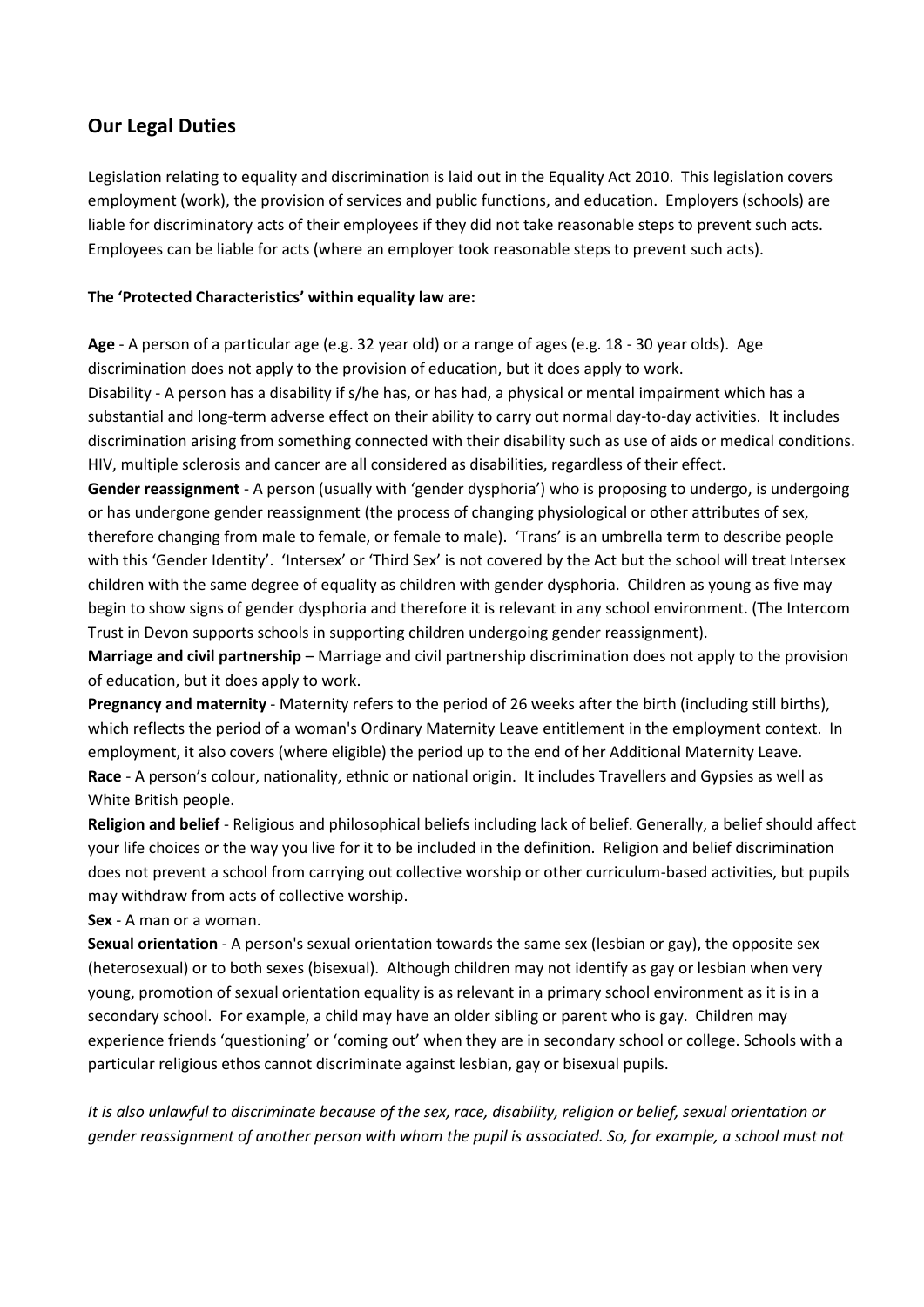*discriminate by refusing to admit a pupil because his parents are gay men or lesbians. It would be race discrimination to treat a white pupil less favourably because she has a black boyfriend.*

#### **'Prohibited Conduct' (acts that are unlawful):**

**Direct discrimination** - Less favourable treatment because of a protected characteristic.

**Indirect discrimination** - A provision, criteria or practice that puts a person at a particular disadvantage and is not a proportionate means of achieving a legitimate aim.

**Harassment** - Conduct which has the purpose or effect of violating dignity or creating an intimidating, hostile, degrading, humiliating or offensive environment. It includes harassment by a third party (e.g. customer or contractor) in the employment context.

**Victimisation** - Subjecting a person to a detriment because of their involvement with proceedings (a complaint) brought in connection with this Act.

**Discrimination arising from disability** - Treating someone unfavourably because of something connected with their disability (such as periods of absence from work or medical conditions) and failure to make reasonable adjustments.

**Gender re-assignment discrimination** - Not allowing reasonable absence from work for the purpose of genderreassignment in line with normal provision such as sick leave).

**Pregnancy/maternity related discrimination** - Unfavourable treatment because of pregnancy or maternity. It includes unfavourable treatment of a woman or girl because she is breastfeeding.

**Discrimination by association or perception** - For example, discriminating against someone because they "look gay", or because they have a gay brother; discriminating against someone because they care for a disabled relative.

*Schools are allowed to treat disabled pupils more favourably than non-disabled pupils, and in some cases are required to do so, by making reasonable adjustments to put them on a more level footing with pupils without disabilities.*

### **Public Sector Duties (applies to schools):**

A school must, in the exercise of its functions, give due regard to the need to (in relation to protected characteristics above):

- 1. Eliminate discrimination, harassment, victimisation and any other prohibited conduct
- 2. Advance equality of opportunity (remove or minimise disadvantage; meet people's needs; take account of disabilities; encourage participation in public life).
- 3. Foster good relations between people (tackle prejudice and promote understanding).

*In practice, 'due regard' means giving relevant and proportionate consideration to the duty, so decision makers in schools must have due regard when making a decision, developing a policy or taking an action as to whether it may have implications for people because of their protected characteristics.*

### **Reasonable Adjustments and Accessibility Plans (Schedule 10)**

Schools are required to: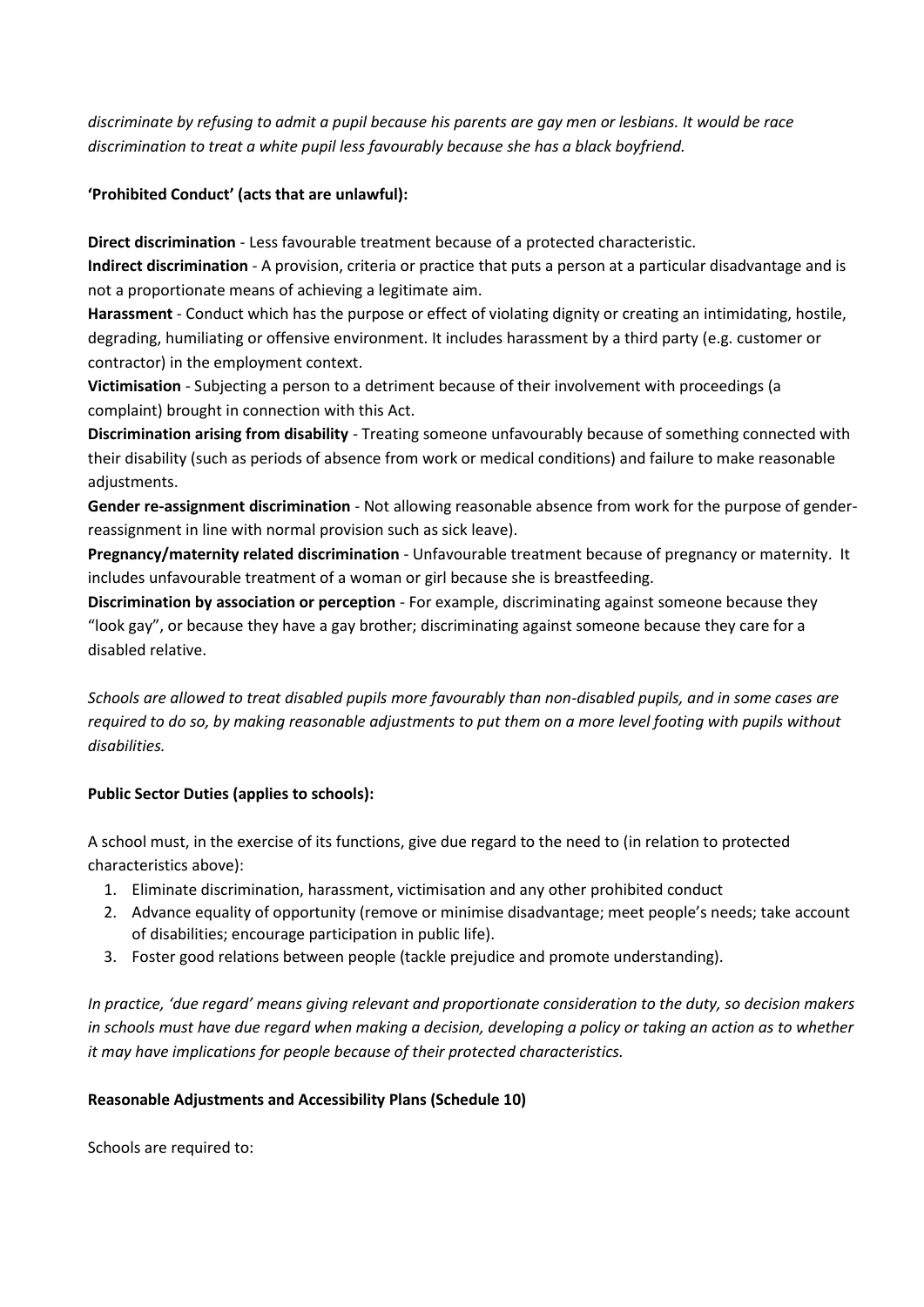- Take reasonable steps to avoid disadvantage caused by a provision, criteria or practice or a physical feature that puts a disabled person at a substantial disadvantage compared to a non-disabled person. This involves removing or avoiding a physical feature, for example steps and lifts.
- Take reasonable steps to provide auxiliary aids/services.
- Provide information in an accessible format.
- Develop and implement (by allocating appropriate resources) Accessibility Plans which will
	- o Increase disabled pupils' access to the school curriculum
	- o Improve the physical environment
	- o Improve provision of information.

The duty is an anticipatory and continuing one that schools owe to disabled pupils generally, regardless of whether the school knows that a particular pupil is disabled or whether the school currently has disabled pupils. The school will need to plan ahead for the reasonable adjustments that it may need to make, working with the relevant admissions authority as appropriate.

### **Responsibilities**

#### Governing Body

- Ensure that the school complies with equality-related legislation.
- Ensure that the policy and its procedures are implemented by the Headteacher.
- Ensure all other school policies promote equality.
- Give due regard to the Public Sector Equality Duty when making decisions.

#### Headteacher

- Implement the policy and its related procedures
- Make all staff aware of their responsibilities and provide training as appropriate to enable them to effectively deliver this policy.
- Take appropriate action in any case of actual or potential discrimination.
- Ensure that all staff understand their duties regarding recruitment and providing reasonable adjustments to staff. It is unlawful for an employer to enquire about the health of an applicant for a job until a job offer has been made, unless the questions are specifically related to an intrinsic function of the work - for example ensuring that applicants for a PE teaching post have the physical capability to carry out the duties. Schools should no longer require job applicants to complete a generic health questionnaire. Neither should a school seek out past sickness records until they have made a job offer.
- Ensure that all staff and pupils are aware of the process for reporting and following up bullying and prejudice-related incidents.

#### All staff

- Enact this policy, its commitments and procedures, and their responsibilities associated with this policy.
- Deal with bullying and discriminatory incidents, and know how to identify and challenge prejudice and stereotyping.
- Promote equality and good relations and not discriminate on any grounds.
- Attend such training and opportunities as necessary to enact this policy and keep up to date with equality legislation.
- To be models of equal opportunities through their words and actions.